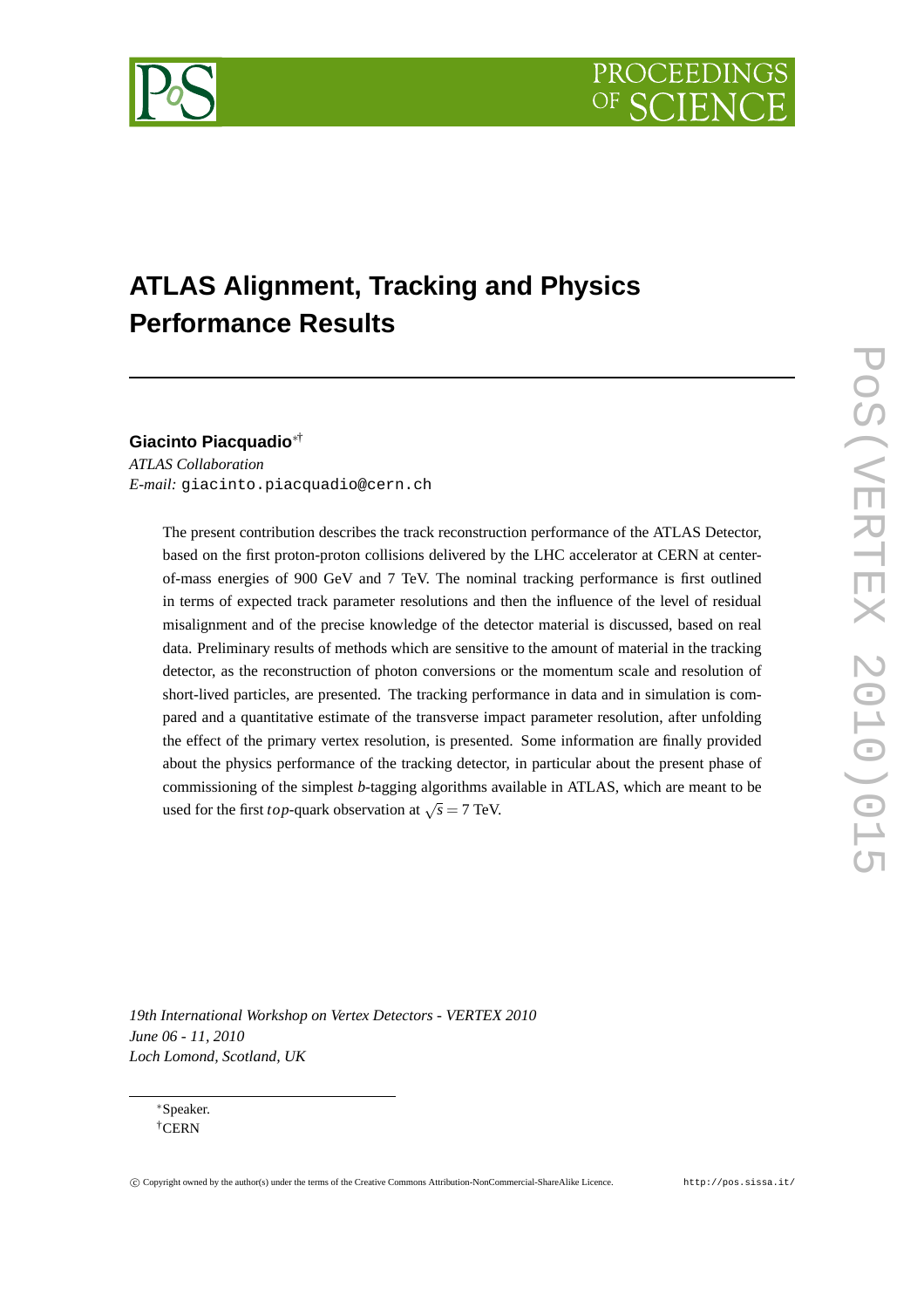# **1. Introduction**

The ATLAS experiment [1] started taking data from the proton-proton collisions delivered by the Large Hadron Collider (LHC) [2] at CERN at a centre-of-mass of 900 GeV in November 2009, while during 2010 data have been collected at an unprecedented centre-of-mass energy of 7 TeV. In order to achieve its physics goal the ATLAS experiment is equipped with several detectors, including an inner tracking device, the Inner Detector (ID), immersed in a 2 T solenoidal magnetic field, which provides a precise measurement of the momentum of charged particles.

The ID consists of three main detector subsystems: the Pixel detector, the Semiconductor Tracker (SCT) and the Transition Radiation Tracker (TRT) composed of drift tubes. The Pixel detector is the innermost subsystem and with its 1744 modules and 3 layers in the barrel plus 3 layers in each of the endcaps it provides two-dimensional point measurements. The single pixel size is  $50 \times 400 \ \mu m$ , which allows an intrisic resolution of  $\approx 10 \ \mu m$  in  $r\phi$  and  $\approx 115 \ \mu m$  in *z* or *R* directions (parallel to the LHC beam in the barrel and radial in the endcaps). The SCT detector is composed of 4088 modules, 4 layers in the barrel and 9 layers in each of the endcaps, with each module having two pairs of single-sided silicon micro-strip sensors glued back-to-back with a relative stereo angle of 40 mrad. The resolution in  $r\phi$  is  $\approx 17 \mu$ m, while the resolution in *z* in the barrel and in *R* in the endcaps is  $\approx$  580  $\mu$ m. The silicon detectors have a coverage of up to 2.5 in pseudorapidity. The momentum measurement of tracks is complemented by 30 hits on average in the TRT detector, which is composed of 4 mm wide straw tubes, with a coverage up to 2 in pseudorapidity and a resolution of  $\approx 130 \ \mu$ m per straw.

# **2. Tracking performance**

## **2.1 Expected performance**

The nominal tracking performance, as expected from studies performed with the Geant4 simulation of the ATLAS detector, has been described in Ref. [3].

The trajectory of a charged particle in ATLAS is conventionally expressed in terms of the perigee parameters of a helix, which define the track at the point of closest approach on the transverse plane to the primary interaction vertex. These parameters are the transverse and longitudinal distances of the track to the primary interaction vertex, respectively denoted  $d_0$  and  $z_0$ , and the momentum vector, expressed in terms of azimuthal angle  $\phi$ , polar angle  $\theta$  and inverse momentum  $1/p$ . The transverse and longitudinal impact parameters are then defined as  $d_0$  and  $z_0 \times \sin \theta$ . The expected resolution for the impact parameters and for the components of the momentum vector, representing the nominal tracking performance, can be parametrised, with some degree of approximation, with the following function:

$$
\sigma_X(p_T) = \sigma_X(\infty) \left(1 \oplus \frac{p_X}{p_T}\right),\tag{2.1}
$$

where  $\sigma_X(\infty)$  is the asymptotic resolution expected at infinite momentum and  $p_X$  is a constant representing the value of  $p<sub>T</sub>$  at which the multiple scattering contribution equals that from the detector resolution. Values for these parameters are shown in Table 1 for two different regions in pseudorapidity.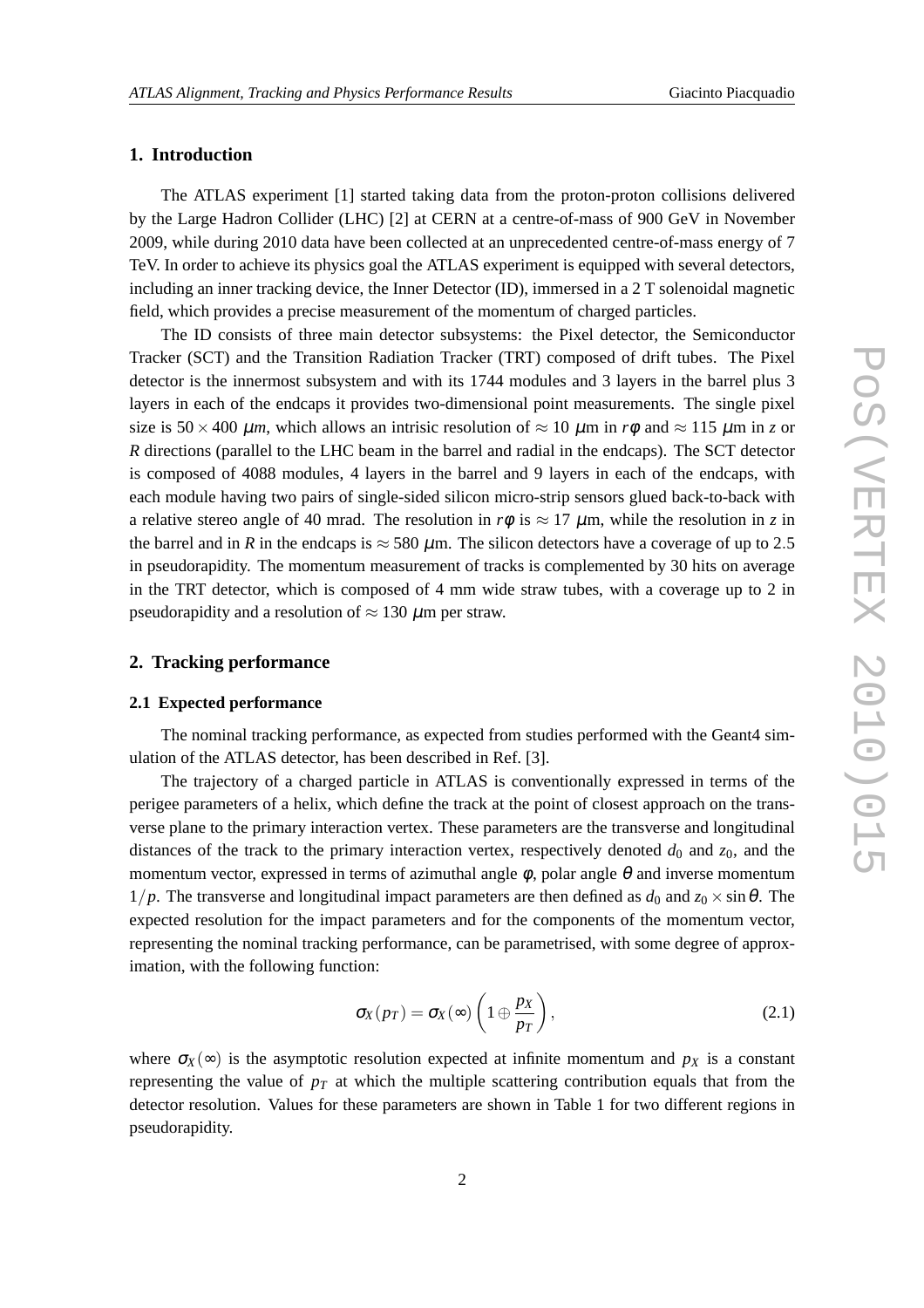| <b>Track parameter</b>                                   | $0.25 <  \eta  < 0.50$  |             | $1.50 <  \eta  < 1.75$  |             |
|----------------------------------------------------------|-------------------------|-------------|-------------------------|-------------|
|                                                          | $\sigma_X(\infty)$      | $p_X$ (GeV) | $\sigma_X(\infty)$      | $p_X$ (GeV) |
| Inverse transverse momentum $(1/p_T)$                    | $0.34 \text{ TeV}^{-1}$ | 44          | $0.41 \text{ TeV}^{-1}$ | 80          |
| Azimuthal angle $(\phi)$                                 | $70 \mu$ rad            | 39          | $92 \mu$ rad            | 49          |
| Polar angle $(\cot \theta)$                              | $0.7 \times 10^{-3}$    | 5.0         | $1.2\times10^{-3}$      | 10          |
| Transverse impact parameter $(d_0)$                      | $10 \mu m$              | 14          | $12 \mu m$              | 20          |
| Longitudinal impact parameter $(z_0 \times \sin \theta)$ | 91 $\mu$ m              | 23          | $71 \mu m$              | 3.7         |

**Table 1:** Expected track parameter resolutions (RMS) at infinite transverse momentum,  $\sigma_X(\infty)$ , and transverse momentum,  $p_X$ , at which the multiple-scattering contribution equals that from the detector resolution. The values are shown for two  $\eta$ -regions, one in the barrel inner detector where the amount of material is close to its minimum and one in the endcap where the amount of material is close to its maximum. Taken from Ref. [3].

The expected asymptotic transverse and longitudinal impact parameter resolutions resemble well the intrinsic resolution of the Pixel detector in  $r\phi$  and  $z \approx 10 \mu m$  in  $r\phi$  and  $\approx 115 \mu m$  in *z*).

The asymptotic track parameter resolutions can be significantly degraded by the effect of residual misalignments in the ID or, in particular for the momentum resolution, by the uncertainty in the mapping of the magnetic field. At low track  $p<sub>T</sub>$  the correct computation of the track parameters requires a precise mapping of the material in the ID, due to the contribution of multiple scattering and of energy loss by ionisation.

## **2.2 Alignment**

According to design specifications the effect of residual misalignments in the ID is expected to decrease the nominal performance expressed in terms of track parameter resolutions by less than 20% and the momentum scale is required to be correct within 0.1%.

The tools available for the alignment of the ID include the precision survey during assembly  $(O(100 \mu m))$ , an optical hardware based monitoring, based on a Frequency Scanning Interferometry (FSI) system, which is able to monitor movements of the SCT structures in real time up to a precision of  $O(1 \mu m)$ , and the track-based alignment.

While the survey has been used for a first rough alignment of the ID, the track-based alignment is used as the main alignment tool. This makes use of the track-hit residuals, i.e. the distance from the extrapolated track position in a given detector module to the hit recorded in this module. The available algorithms try to reduce the squared sum of the residual significances<sup>1</sup> over a large number of reconstructed tracks: the global  $\chi^2$  minimisation algorithm, which tries to minimise this quantity while simultaneously performing a complete refit of the tracks with the updated module positions, has been the most widely used algorithm so far and is described in detail in Ref. [4]. The FSI system has not been integrated directly in the alignment procedure yet, but it was very helpful in confirming the remarkable mechanical stability of the SCT support structures.

A first *pre-collision* alignment has been carried out using the cosmic rays data collected in 2008, with the solenoidal magnetic field on and off, and was used for the reconstruction of the first collision data in November 2009. However, due to the limited statistics and due to the uneven

<sup>&</sup>lt;sup>1</sup>The residual significance is defined as the residual divided by its error.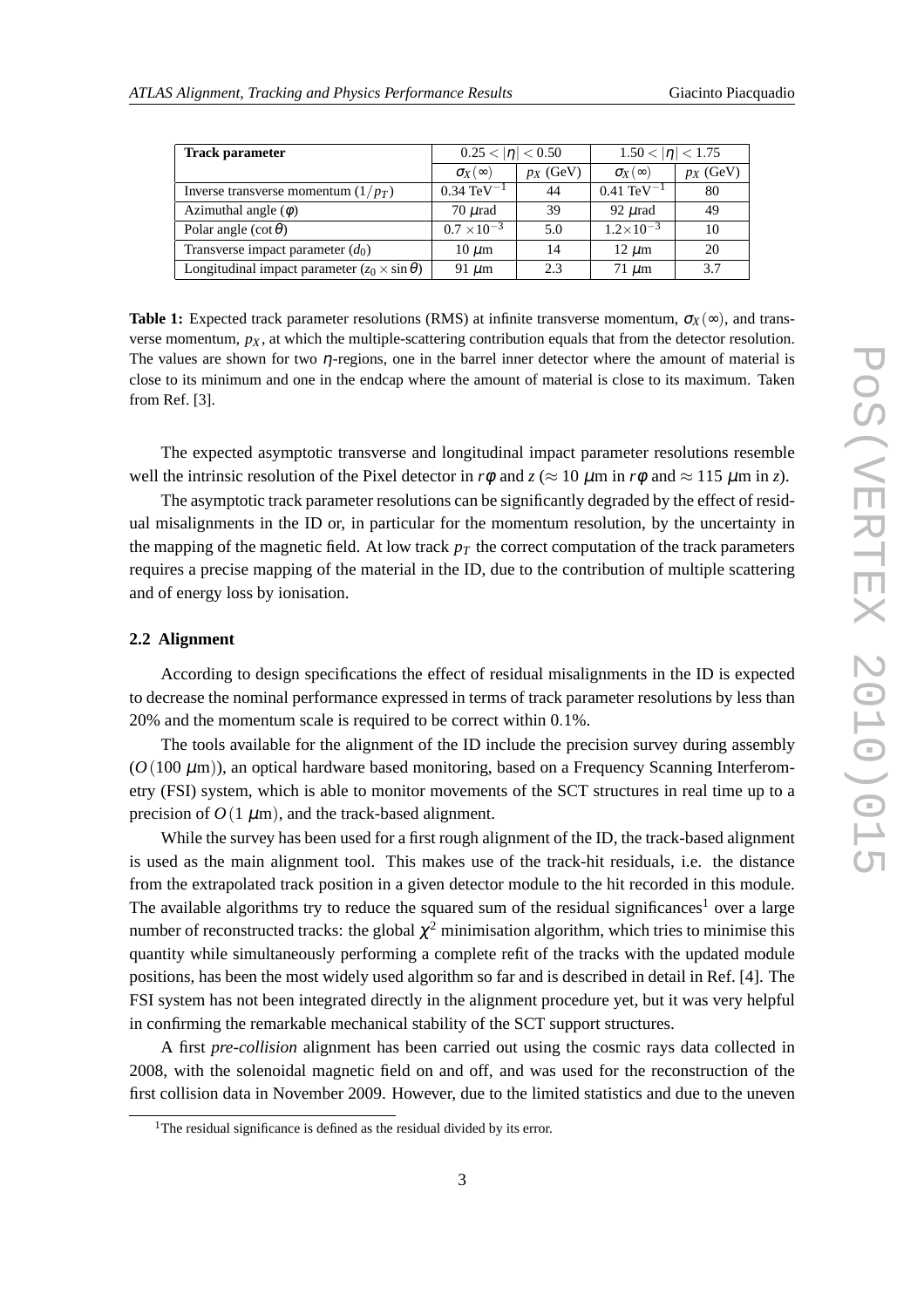illumination of the ID by cosmic rays tracks, the alignment using cosmic rays is far from perfect, in particular in the endcap regions.

A first assessment of the tracking performance was also performed using cosmic rays, based on the *pre-collision* alignment, by splitting tracks from cosmic rays traversing the centre of the ID into two halves and determining their track parameter resolution as the width of their residual distributions divided by  $\sqrt{2}$ . The result for the transverse impact parameter resolution is shown in Fig. 1. Given the slightly different track selection criteria and different topology of these tracks (higher lateral displacement from the nominal interaction point with respect to collision events), the expected value of the asymptotic resolution for  $p_T \rightarrow \infty$  for combined ID tracks is (14.3±0.2)  $\mu$ m, while the measured resolution is  $(22 \pm 1)$   $\mu$ m. On the contrary, the measured longitudinal impact parameter resolution was (112±4)  $\mu$ m, which is not far from the expected value of (101±1)  $\mu$ m. These data point to a *pre-collision* residual misalignment in the barrel region of the pixel detector modules (which are most relevant for the impact parameter resolution) of the order of  $\approx 20 \mu m$ in the *r* $\phi$  direction. The misalignment seems to be slightly smaller, of the order of  $\approx 15 \mu$ m, for the pixel detector modules in the endcaps, due to the better mechanical stability and more precise positioning of these modules during assembly.



**Figure 1:** Transverse impact parameter resolution determined in cosmic rays using the half split tracks method, compared to the corresponding values obtained in Monte Carlo simulations with a perfectly aligned detector. Further details can be found in Ref. [5].

The alignment was significantly improved by the additional use of 900 GeV collision data, in particularly in the endcaps, where the alignment provided by cosmic rays was very poor. The new alignment configuration is defined here as *post-collision* alignment. The level of residual misalign-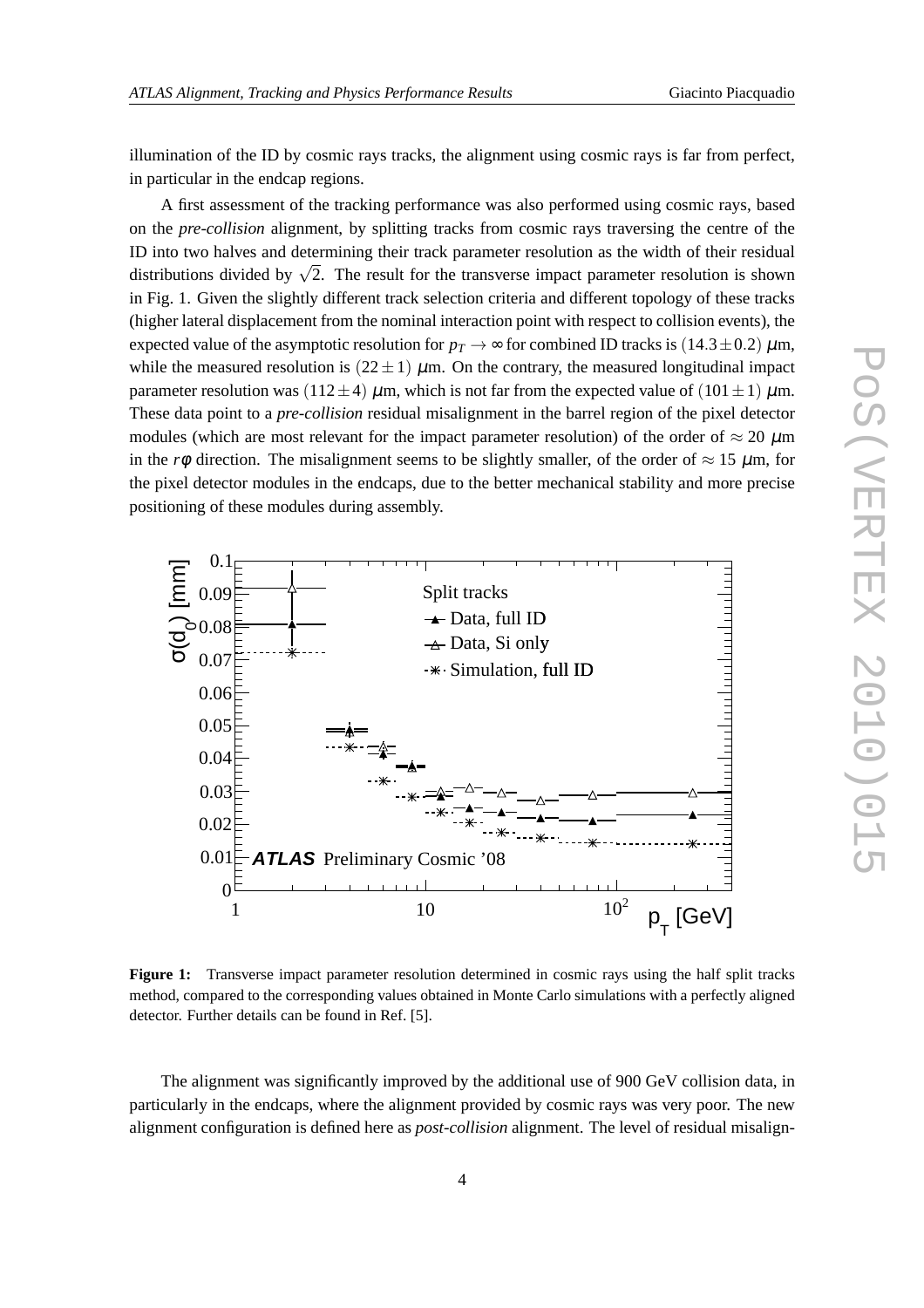3  $\times$ 10

ment in collision data was tested by analysing the unbiased<sup>2</sup> track-to-hit residuals averaged over all modules in the various sub-detectors, as shown in Fig. 2. Tracks were selected with transverse momentum above 2 GeV and at least 6 silicon hits.

> 3  $\times$ 10



**Figure 2:** Local unbiased track-to-hit residuals in *r*φ for Pixel (top row) and SCT hits (bottom row), respectively for the barrel (left column) and for the endcaps (right column). Taken from Ref. [6].

In almost all cases a significant improvement in the residuals is seen when moving from the *pre-collision* to the *post-collision* alignment and a dramatic improvement is seen in the SCT endcaps, which were only very poorly illuminated by cosmic tracks.

The width of the track-to-hit residuals in the barrel part of the TRT detector (which was measured to be  $\approx 141$  µm, while  $\approx 143$  µm was expected) is already at the nominal value, while detailed work is ongoing to bring the measured width of residuals in the endcaps ( $\approx 162 \mu m$ ) closer to the expected value ( $\approx 135 \ \mu m$ ).

Assuming that the Monte Carlo simulation is correctly describing the intrinsic resolution of the Pixel and SCT detectors, the squared difference between the measured and nominal resolution can be interpreted as the contribution of residual misalignments of the ID to the track hit resolution, which is  $\approx 17 \mu$ m in the Pixel barrel and  $\approx 25 \mu$ m in the SCT barrel. More detailed information can be found in Ref. [6].

<sup>2</sup>The track is refitted after removing the hit under consideration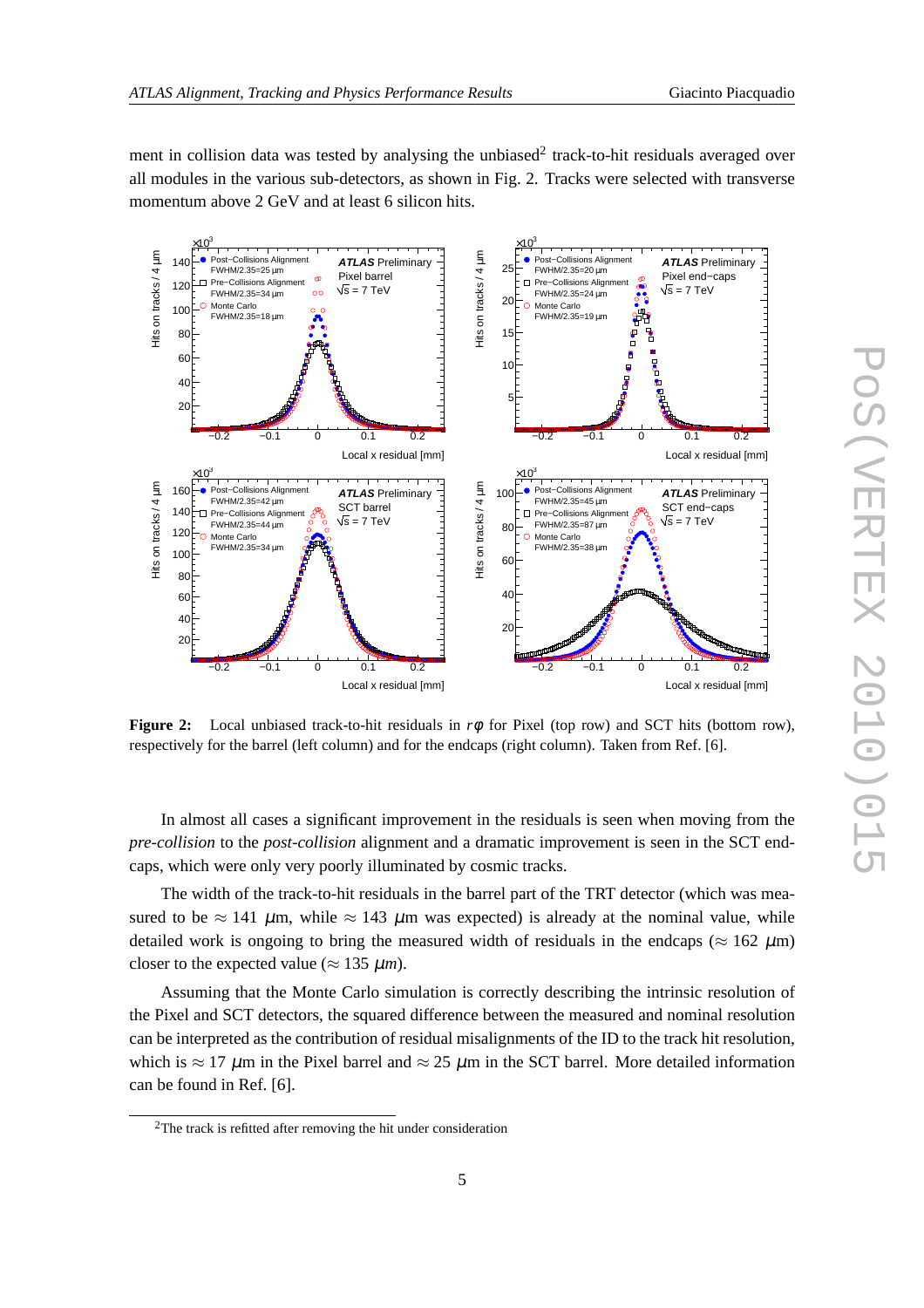#### **2.3 Mapping of material**

In order to correctly describe the track uncertainty due to the effect of multiple scattering of charged particles in the detector material, of energy loss per ionisation and, in particular in the case of electrons, of bremsstrahlung, the simulation must correctly account for the amount, type and position of the material in the ID. This significantly affects the amount of energy which is deposited in the calorimeter, as well.

While a lot of effort has been put into an accurate control of the type and amount of material during the construction phase of the detector and in translating this into a realistic detector geometry to be used as input to the Geant 4 simulation, a precise mapping of the material detector using collision data is unavoidable to reach the precision required to match the ATLAS nominal performance specifications.

The first attempts in this direction rely on the following methods:

- Reconstruction of photon conversions as a function of radius *R* and pseudorapidity <sup>η</sup>
- Reconstruction of neutral Kaons using their most frequent decay channel  $K_S \to \pi^+ \pi^-$  and studying the dependence of their invariant mass distribution (central value and width) on the amount of material in the ID
- Reconstruction of hadronic interactions in the inner detector (not covered in the present Proceedings, see Ref. [7])
- Study of  $\phi$  and  $\eta$  dependent occupancy in the calorimeter in minimum bias events (not covered in the present Proceedings, see Ref. [8])

## **2.3.1 Photon conversions**

Photon conversion candidates are reconstructed starting from two tracks with transverse momenta above 0.5 GeV. In order to improve the selection purity the following requirements are made on the two candidate charged particles [9]:

- They have to be oppositely charged
- Selection criteria are applied on their distance (both in 2d and 3d) and on their opening angle
- They are both required to have at least 4 hits in the Pixel and SCT detectors
- They are required to be identified as electrons by using the particle identification provided by the Transition Radiation hits in the TRT
- They are required to form a vertex, where the two tracks are forced to have no opening angle, with a fit  $\chi^2$  smaller than 5 (corresponding to a  $\chi^2$  probability of more than  $\approx$  2.5%).

As a result of this selection, a complete tomography of the ATLAS detector can be obtained and compared to the analogous results in the simulation, as shown in Fig. 3. In particular the radial distributions of photon conversions already seems to show some small discrepancies between real data and simulation in some support structure of the SCT detector at a radial distance from the nominal center of the detector of around  $\approx 20$  and  $\approx 25$  cm.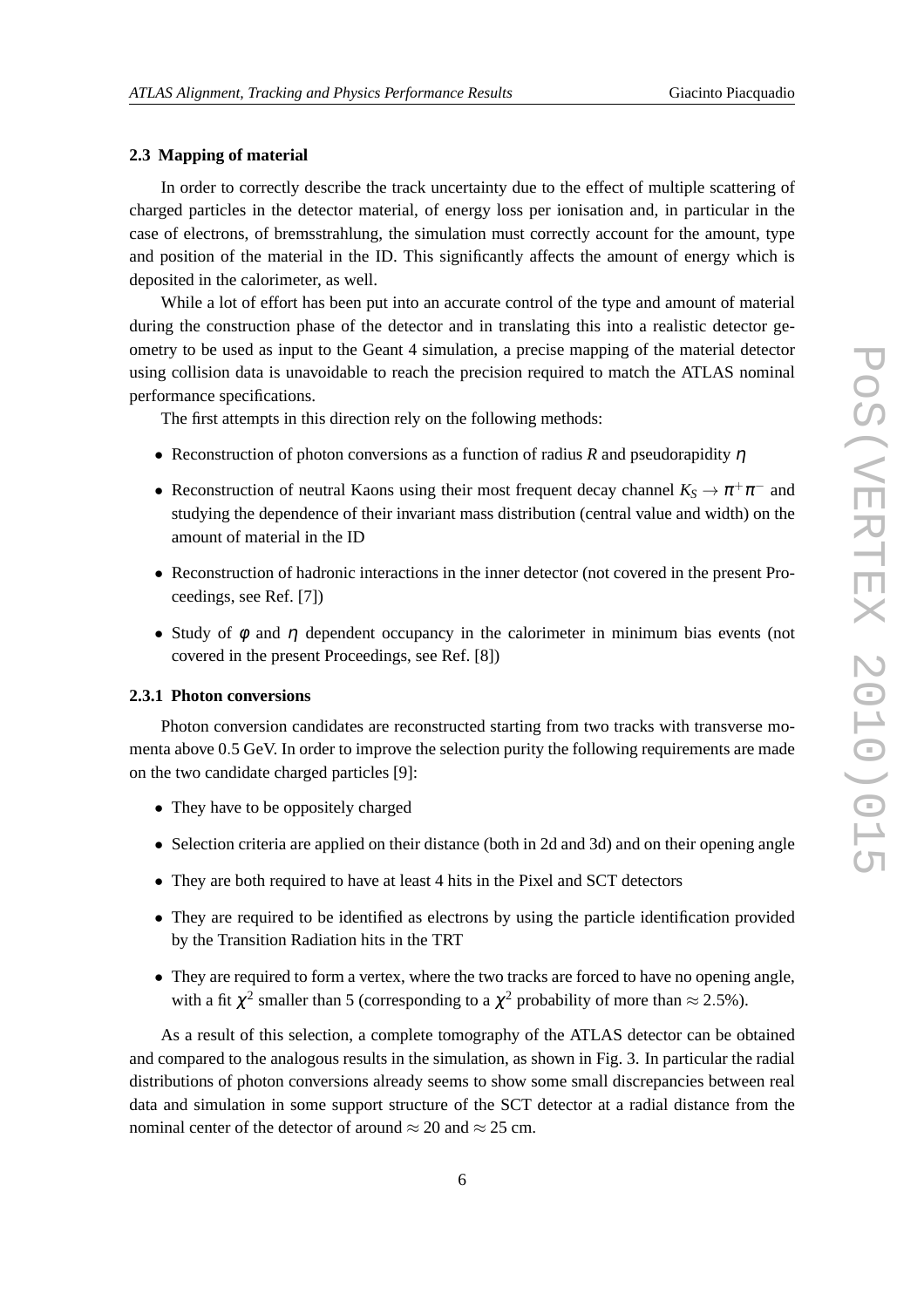

**Figure 3:** Map of photon conversion candidates in 7 TeV data in the *Rz* plane (left) and their radial distributions for a specific pseudorapidity region (right).

Given that that the cross section for a photon to convert into a pair of electrons is well known as a function of the radiation lengths of the traversed material, the fraction of converted photons can be translated directly into the radiation length of the material upstream.

$$
\frac{X}{X_0} = -\frac{9}{7} \ln \left( 1 - F_{conv} \right). \tag{2.2}
$$

However, the measurement of the fraction of converted photons depends crucially on the conversion reconstruction efficiency. Work is ongoing to extract the efficiency to reconstruct photon conversions from data, which is an essential ingredient to get a handle on the systematic uncertainty associated with this measurement.

## **2.3.2 Reconstruction of neutral Kaons**

Another very useful handle on the amount of material is provided by the reconstruction of  $K_S$ candidates starting from their  $\pi^+\pi^-$  decay products and by requiring them to form a good vertex (Prob( $\chi^2$ ) > 0.01%), to have a transverse distance from the primary vertex above 4 mm and a small angle  $\theta$  between the  $K_S$  candidate direction of flight and the momenta of both its decay products, with  $cos(\theta) > 0.999$ . The invariant mass of those  $K_S$  candidates in data is shown in Fig. 5.

The  $K_S$  invariant mass peak occurs at  $497.427 \pm 0.006$  MeV (error is only statistical), while the nominal PDG value is  $497.614 \pm 0.024$  MeV [11]. The deviation from the PDG value is therefore 0.04%, which is not far from the nominal precision of the mapping of the magnetic field (0.02%). The Gaussian width is measured to be 5.60 MeV, while Monte Carlo simulations predict it to be 5.42 MeV. More details can be found in Ref. [10].

The peak position and the width of the  $K<sub>S</sub>$  invariant mass peak are also very sensitive to the amount of material in the ID, while the sensitivity to residual misalignment should be low, since the average  $p_T$  of charged pions from  $K_S$  is around 0.4 GeV. This has been studied in 900 GeV data in Ref. [12]. A comparison of the  $K<sub>S</sub>$  peak values as a function of detector radius between data and simulation in 900 GeV data is shown in Fig. 5. The deviations from simulation seen in data are well below 0.1% and are an indication that the average amount of material in the simulation is correctly described within a few percent.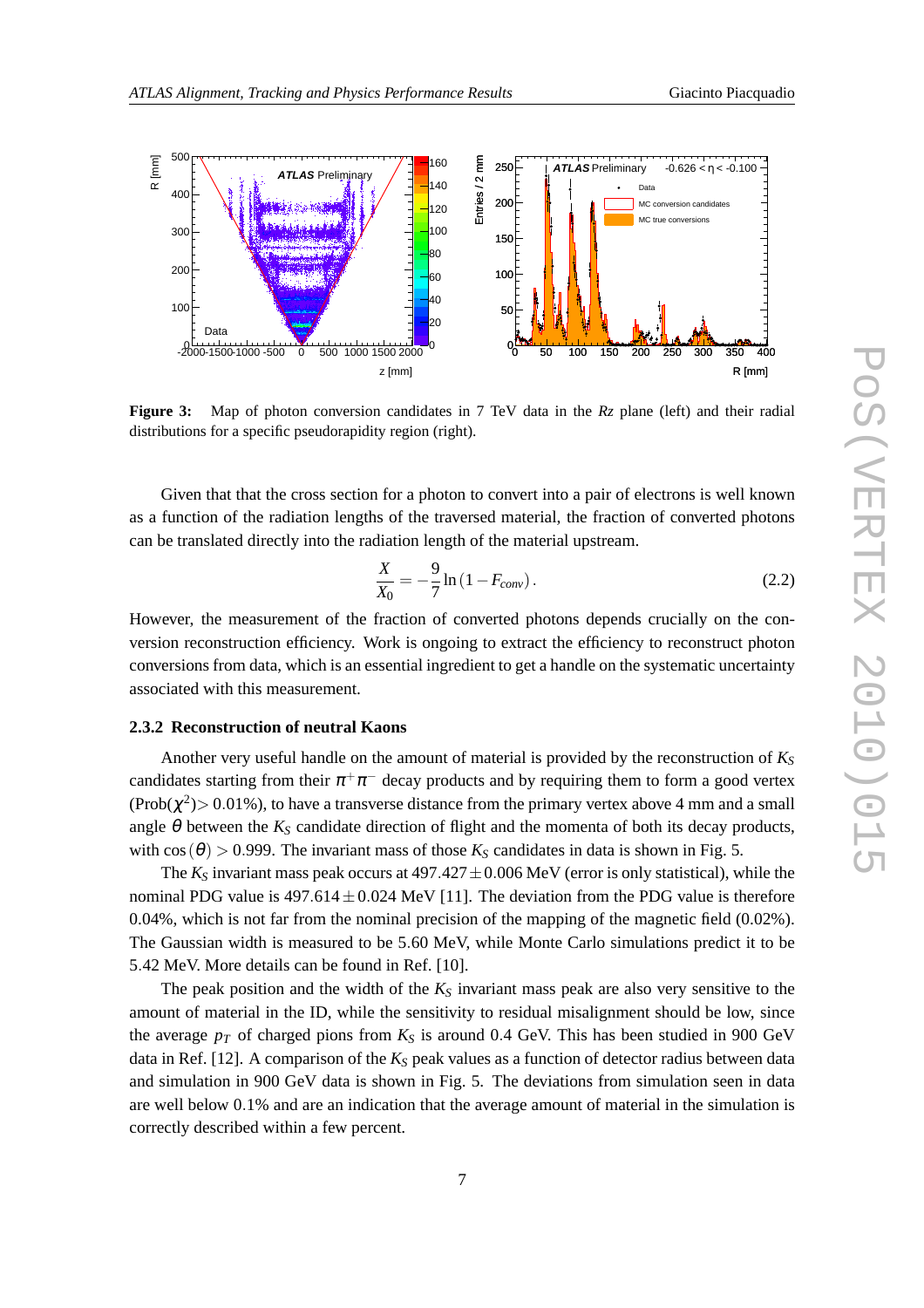

**Figure 4:** Invariant mass distribution for *K<sup>S</sup>* candidates, compared to Monte Carlo prediction separately shown for the signal and the background components. Only candidates reconstructed in the barrel region of the tracking detector ( $\eta$  < 1.2) are shown here. Taken from Ref. [10].



**Figure 5:** Peak value of the *K<sup>S</sup>* invariant mass distribution as a function of detector radius, expressed as a ratio of data over simulation, on the left for the nominal ATLAS simulation and on the right for two set of simulated events, where 10% and 20% additional material has been included into the simulation in the ID.

#### **2.4 Comparison of track related observables between data and simulation**

In order to correctly describe the charged particles reconstruction efficiencies and related track parameter resolutions, the simulation needs to match the data with a high degree of accuracy. A first important check is whether the number of hits along a charged particle track in the Pixel and SCT detector are correctly described in the simulation. This is shown in Fig. 6 in minimum bias events for tracks passing the quality criteria required for the impact parameter based *b*-jet tagging algorithms. According to these criteria a track needs to have at least 7 silicon hits, with 2 hits in the Pixel detector and at least one of these in the innermost Pixel layer. In addition the transverse impact parameter  $|d_0|$  is required to be smaller than 1 mm, the longitudinal impact parameter  $|z_0 \times \sin(\theta)|$ is required to be smaller than 1.5 mm and the transverse momentum to be above 1 GeV.

The comparison between data and simulation shows that the hit patterns along a charged par-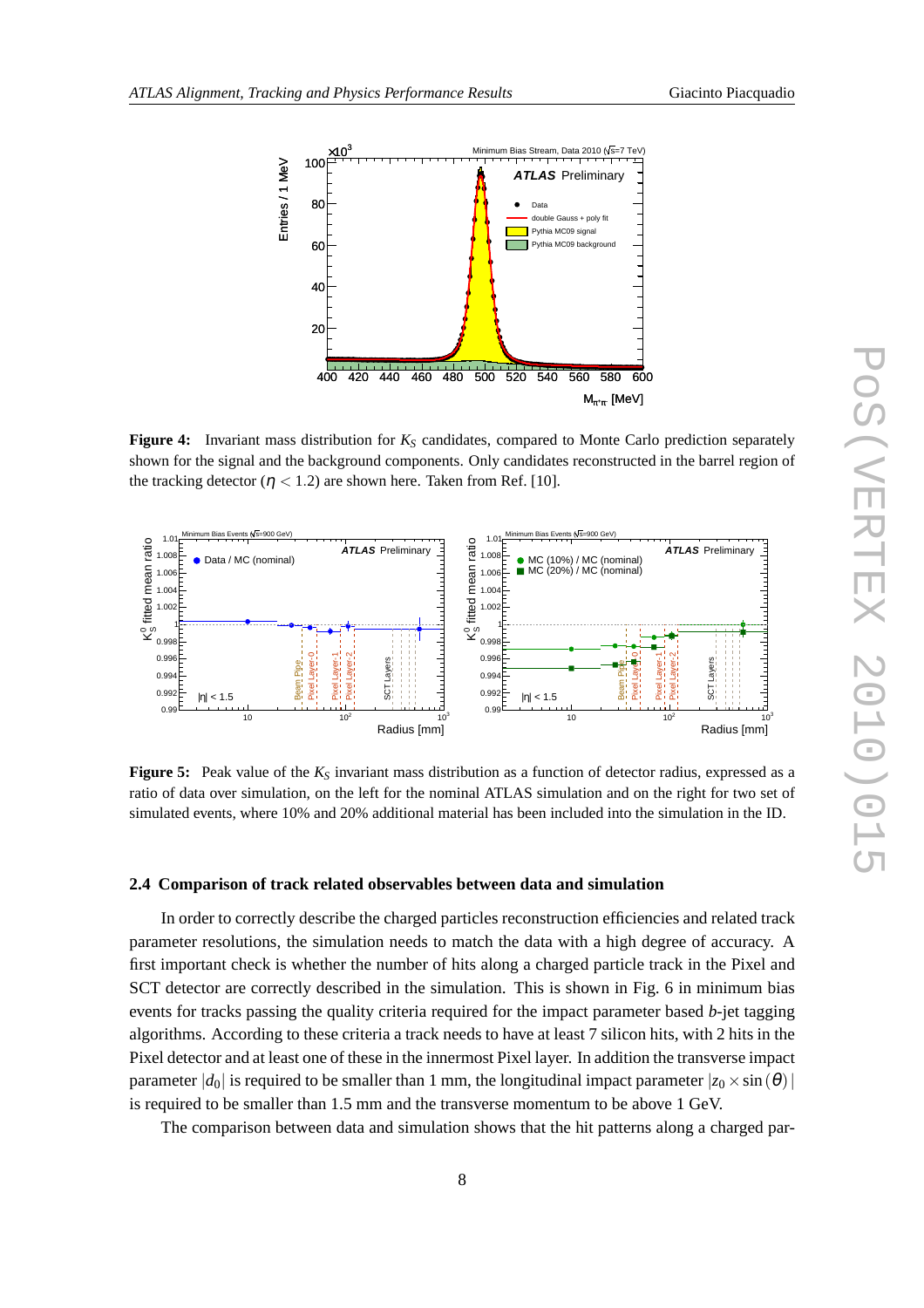



**Figure 6:** Number of hits-on-track in the Pixel (left column) and the SCT detector (right column), first in absolute terms (top row) and then differentially as a function of pseudorapidity (bottom row). The data points are overlaid to the distributions expected from Monte Carlo simulation. Taken from Ref. [13].

ticle track in data are well reproduced by the Monte Carlo simulation.

Another distribution which is particularly sensitive to the efficiency of applying the *b*-tagging quality track selection and which has an important impact on the impact parameter resolution is the fraction of charged particle tracks with a hit in the innermost pixel Layer, which is shown in Fig. 7. Once hits corresponding to the few not operational Pixel modules are excluded, around 99.5% of the tracks turn out to have a hit in the innermost Pixel layer, with the fraction being slightly higher in data than in the simulation.

A comparison between data and simulation for the resulting transverse and longitudinal impact parameter distribution is shown in Fig. 8. The impact parameter distributions are slightly wider in data than in Monte Carlo, but one should keep in mind that the simulation is based on an ideally aligned detector geometry and therefore does not account for the effects of residual misalignment.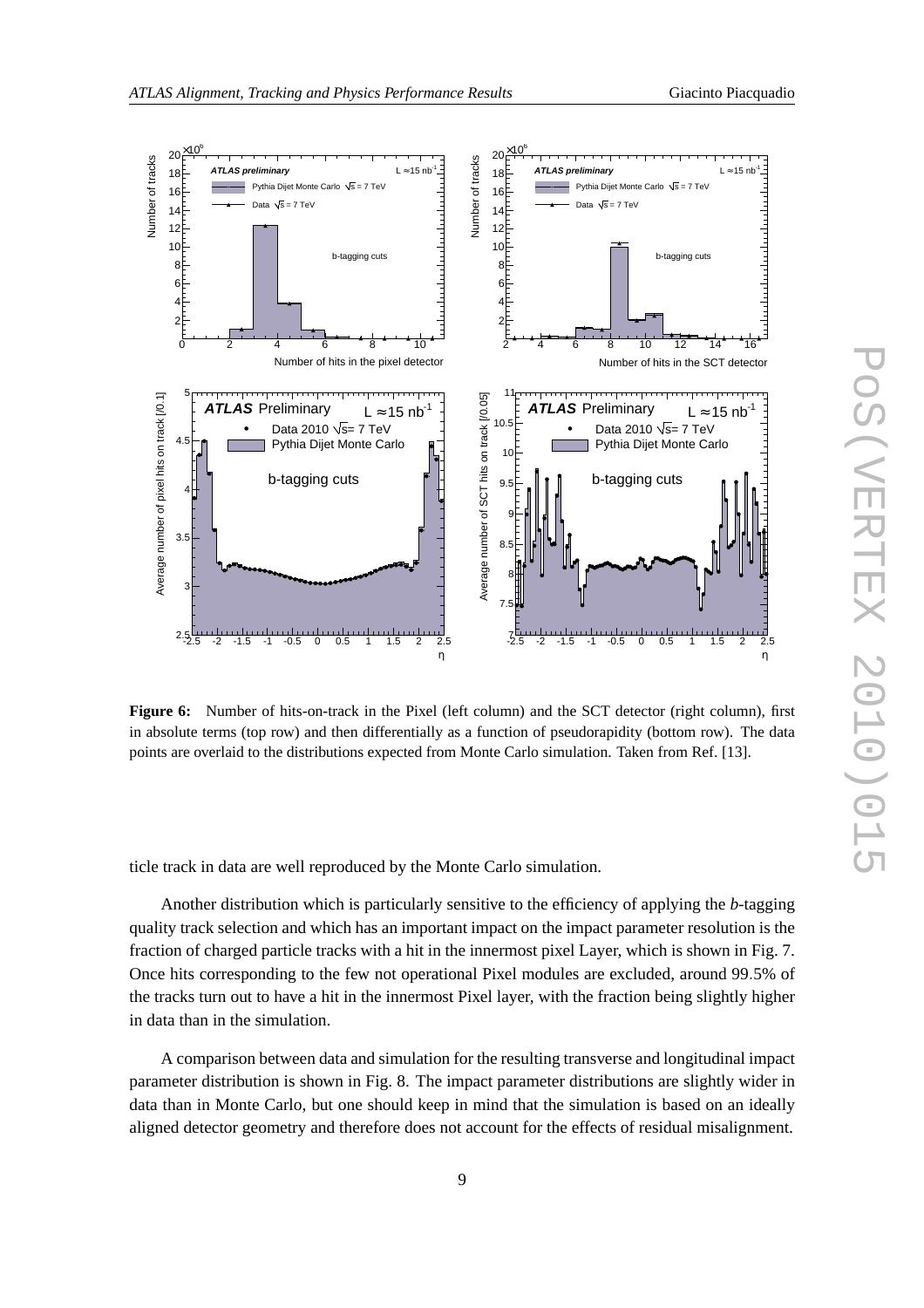

**Figure 7:** Fraction of tracks with a hit in the innermost Pixel layer. Details can be found in Ref. [13].

#### **3. Primary vertex reconstruction**

A primary vertex reconstruction algorithm is used to determine the position of the primary interaction vertex and of possible additional pile-up interactions taking place in the same bunch crossing. The vertex fit smoothly down-weights outliers, based on their track to vertex  $\chi^2$ :

$$
\chi^2 = \sum_{k=1}^N \omega_k \left( \chi_k^2 \right) \sum_i \left( \frac{\vec{r} - \vec{r}_k^2}{\vec{\sigma}_k} \right)_i, \tag{3.1}
$$

where the index *i* is summed over the number of tracks *N* used in the vertex fit and  $\omega_k$  is a reweighting factor which changes fit iteration after fit iteration and depends on the level of compatibility of the track to the present vertex position. The vertex fit is therefore robust against the presence of outliers from secondary interactions or additional pile-up events. Far outliers, compatible with the *beam-spot* on the transverse plane, are used to seed additional vertices. The procedure is iterated until all possible signal and pile-up vertices are found. The candidate signal vertex is selected as the vertex with the highest  $\sum_i p_{T,i}^2$  of the tracks, where the index *i* corresponds to all tracks attached to a vertex. More details about the vertexing algorithm and a first study of the vertex performance, including an estimate of the vertex resolution in data in minimum bias events, can be found in Ref. [14].

The reconstructed primary vertices distribute according to the three-dimensional luminous region. The luminous region is periodically extracted through an unbinned likelihood fit, by deconvoluting the intrinsic primary vertex resolution on a vertex by vertex basis, as described in detail in Ref. [15] (Fig. 9). A careful monitoring of the vertex error is needed in order to make sure the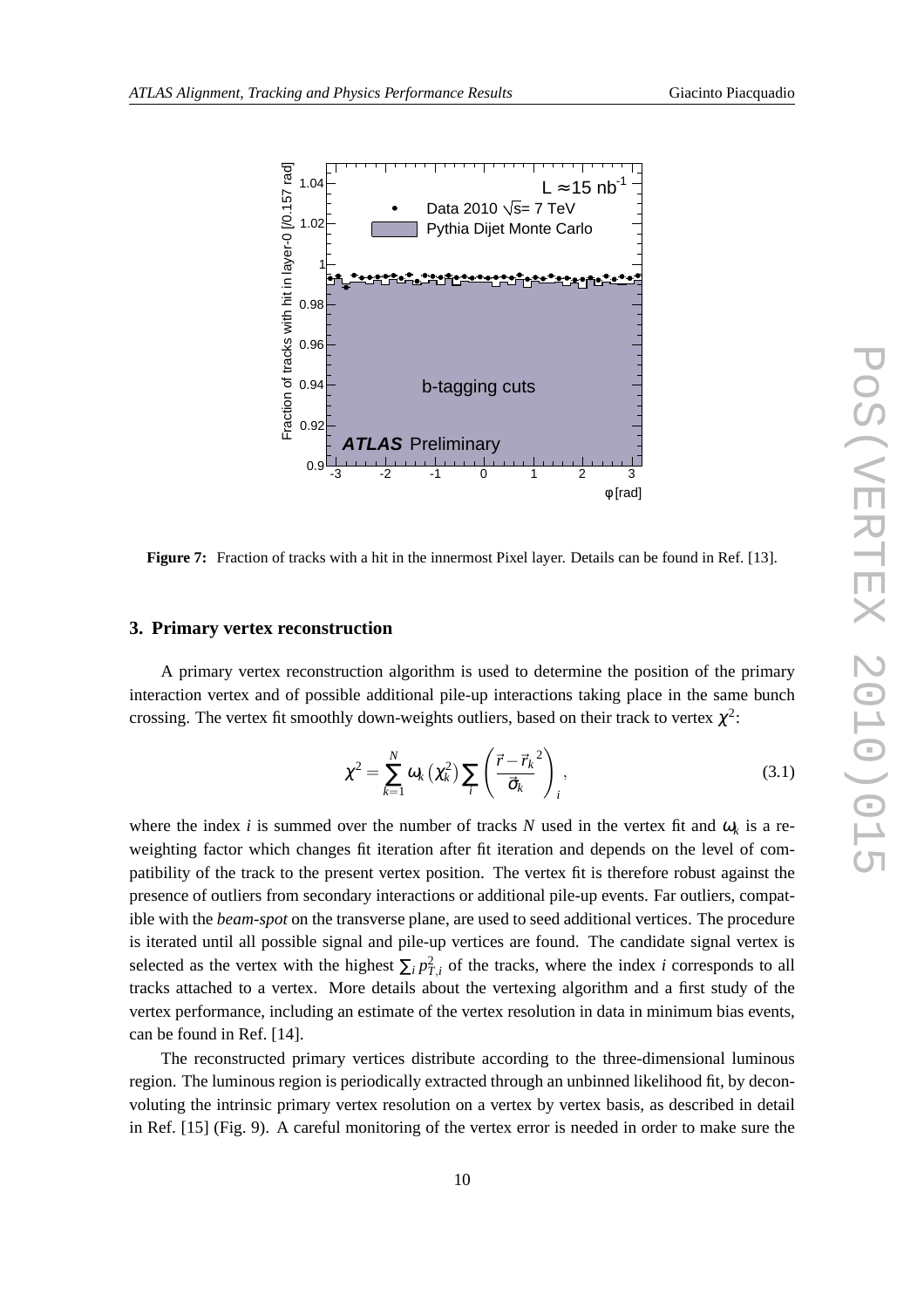

**Figure 8:** Distribution of transverse (left) and longitudinal (right) impact parameter for tracks passing the *b*-tagging quality selection.

deconvolution procedure is working properly. This can be obtained by the *vertex splitting* method, which has been studied both in Ref. [14] and Ref. [15].



**Figure 9:** Primary vertex distributions in the *x*-*y* plane (left) and in the *x*-*z* plane (right) in 7 TeV data, uncorrected for the effect of finite resolutions. The resolution-corrected fit results are also shown on top. These data correspond to unsqueezed beam optics ( $\beta^*$  = 11 m). Only primary vertices with at least 10 tracks are selected. Taken from Ref. [15].

Once the luminous region is determined, it is used in the main reconstruction processing step as a constraint for the primary vertex reconstruction. This significantly improves the transverse resolution of the primary vertex, in particolar in soft events with no high  $p<sub>T</sub>$  activity.

# **3.1 Measurement of impact parameter resolution**

In Ref. [13] a method has been established to measure the impact parameter resolution di-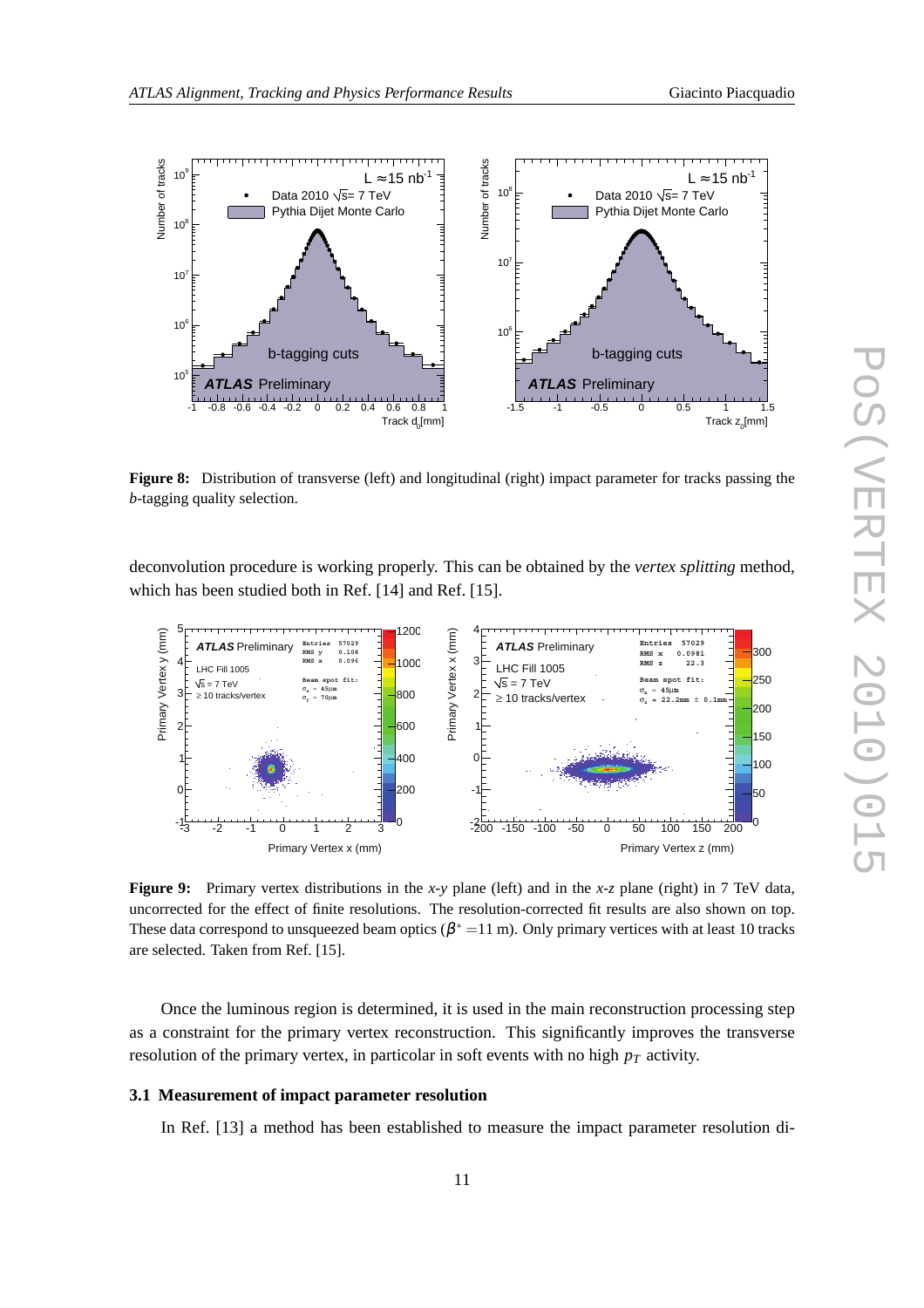rectly in data, by considering only the core impact parameter resolution, to avoid the influence of charged particle tracks from secondary interactions, and by unfolding the effect of the primary vertex resolution, with respect to which the impact parameters are computed.

Given the limited amount of integrated luminosity available at the time of this study  $(15 nb<sup>-1</sup>)$ , the statistics allowed to measure the transverse impact parameter resolution up to transverse momenta of  $\approx$  15 GeV. The result in terms of unfolded transverse impact parameter resolution is shown in Fig. 10 for a specific pseudorapidity region corresponding to a part of the barrel region of the ID and is compared to Monte Carlo simulations.



**Figure 10:** Unfolded transverse impact parameter resolution measured in data (full circles) as a function of  $p_T$  for values of the polar angle  $0.40\pi < \theta < 0.50\pi$ , compared to the expectations from Monte Carlo simulations (triangles). For reference, also the resolution before unfolding is shown (open circles). Taken from Ref. [13].

While at low transverse momenta, where the resolution is dominated by the effect of multiple scattering in the detector material, the agreement between data and simulation is at the few percent level, at higher transverse momenta the disagreement starts to be significant, reaching  $\approx 15\%$  at  $p_T = 15$  GeV. This is most probably due to the effect of residual misalignment of the ID, which is not taken into account in the simulation.

It would have been very interesting to extract the asymptotic resolution for  $p_T \to \infty$  ( $\sigma_{d_0}(\infty)$  of Eq. 2.1), i.e. the transverse impact parameter in the absence of any multiple scattering contribution, however no model was found to extrapolate in a realistic way the present data points to higher *p<sup>T</sup>* values than those presently available. The model of Eq. 2.1 is not sufficiently accurate to allow for such an extrapolation. Therefore the data points around  $p_T = 15$  GeV were used to select the region of the present  $p_T$  spectrum which is less sensitive to the effect of multiple scattering and most sensitive to the intrinsic detector resolution and effect of residual misalignments of the ID. The resulting transverse impact parameter resolutions at  $p_T = 15$  GeV are shown in Fig. 11 and compared to the expected values from Monte Carlo simulations.

Assuming that the intrinsic detector resolution is correctly reproduced by the simulation, the difference between the measured and expected resolutions can be interpreted in terms of residual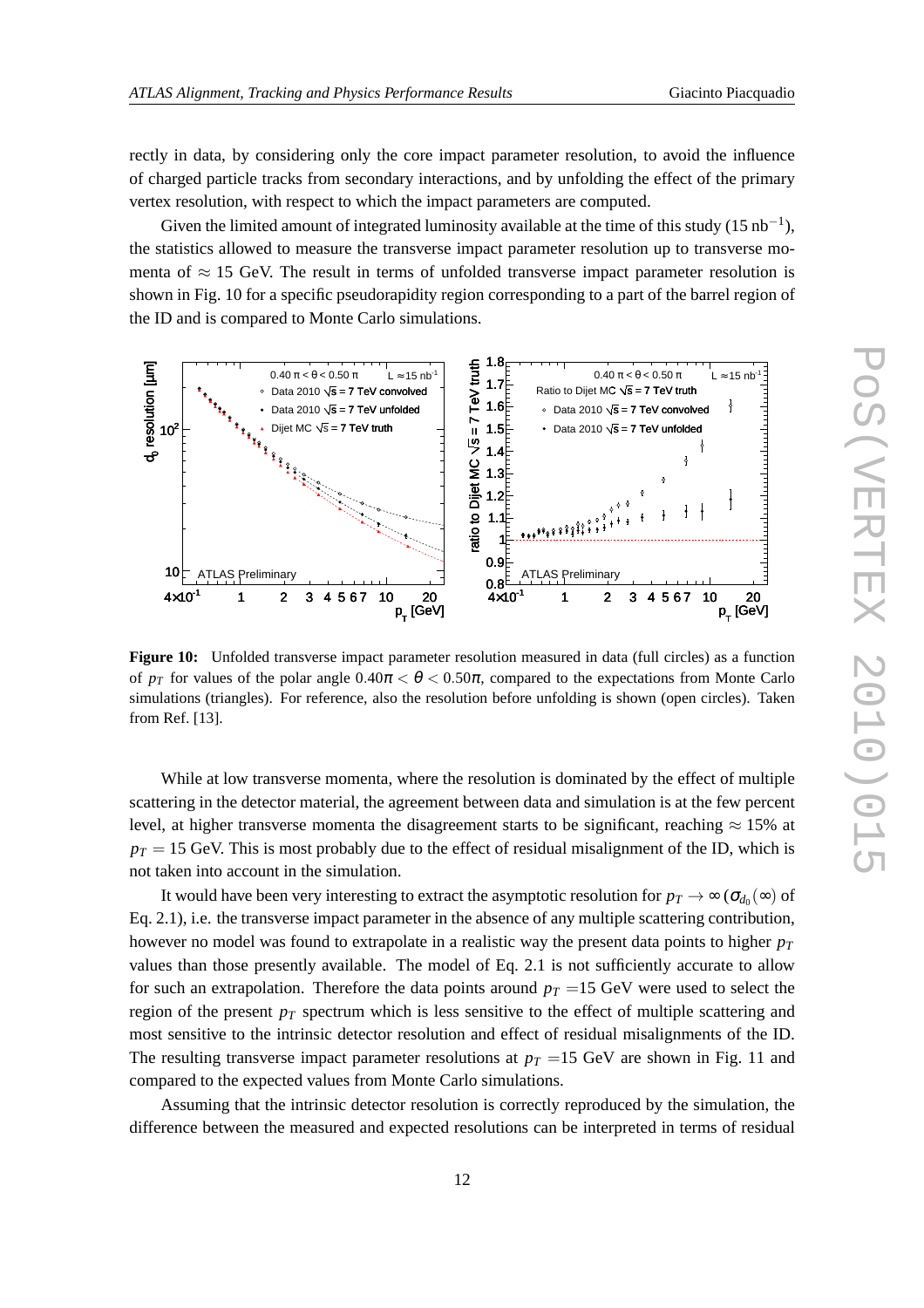

**Figure 11:** Unfolded impact parameter resolutions determined at  $p_T = 15$  GeV as a function of  $\theta$ , compared to the expected resolutions from Monte Carlo simulation, assuming a perfectly aligned detector. Taken from Ref. [13].

misalignment of the ID. If interpreted in this way, the result points to a contribution of misalignment to the transverse impact parameter resolution of  $\approx 10 \mu m$  in the barrel part, which is not far from  $\approx$  7  $\mu$ m target corresponding to a degradation of the transverse impact parameter resolution of a perfectly aligned detector (10  $\mu$ m, see Table 1) of less than 20%. At higher pseudorapidities the effect of the misalignment on the transverse impact parameter resolution increases up to  $\approx 15$ - $20 \mu m$ .

Already at this stage of the commissioning of the ID, the transverse impact parameter of tracks seems to be better constrained than the absolute position of the single Inner Detector modules (as described in Sec. 2.2), most probably thanks to the use of the *beam-spot constraint* during the alignment procedure, which constraints all primary tracks to pass through the *beam-spot* on the transverse plane during the alignment procedure. This constraint is less effective in the endcaps.

# **4. Reconstruction of cascade decays**

During the first months of data taking similar studies as in the case of neutral Kaons decaying to pair of oppositely charged pions have been performed with more complex decay chain topologies, as the invariant mass distributions of  $D^*$ ,  $\Omega$ ,  $\Xi$  and  $K^*$  candidates in Fig. 12 show. In most of the cases wrong-charge combinations of the decay products are used to estimate the level of combinatorial background from data: in most of the cases this estimate matches the invariant mass sidebands very well.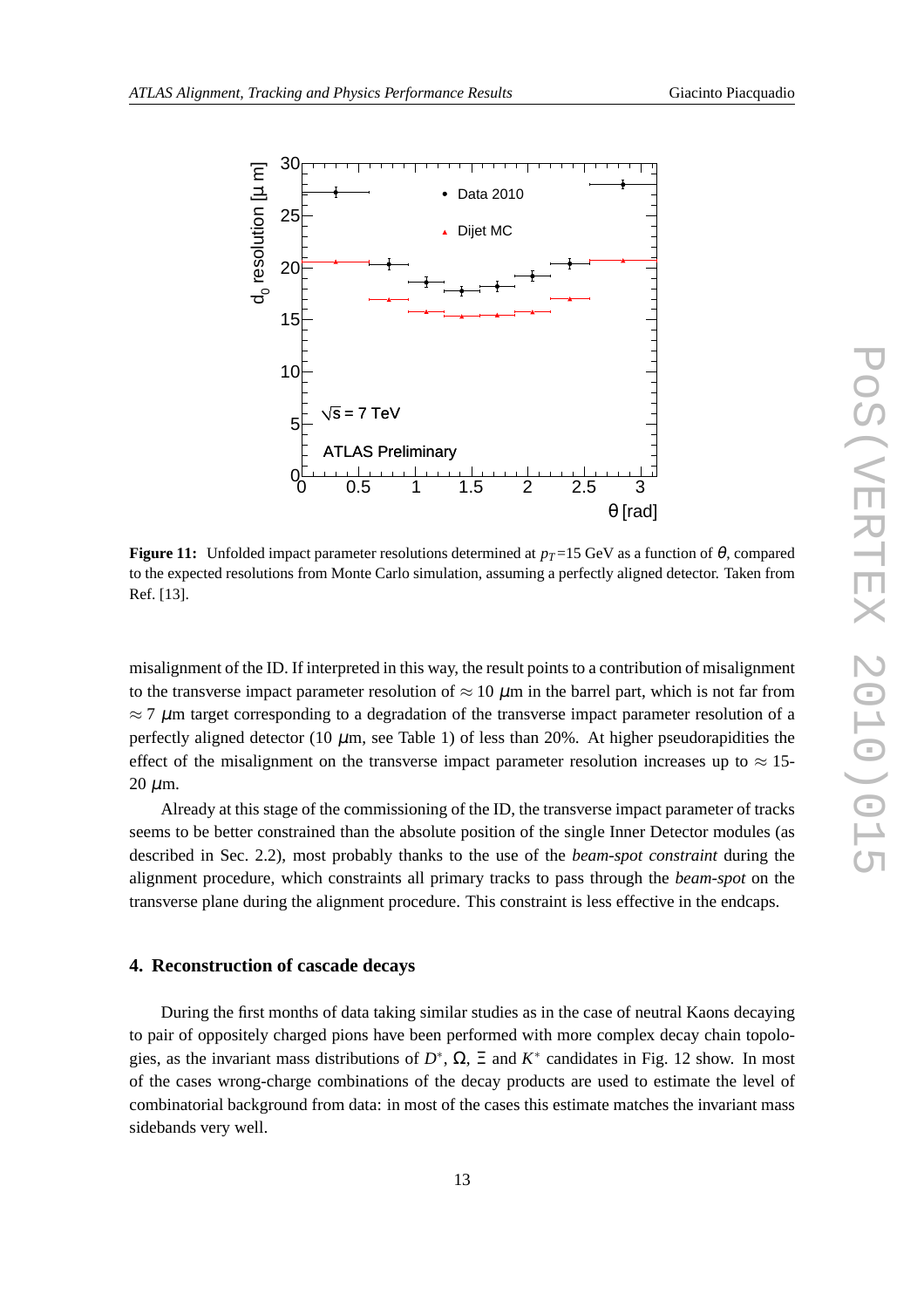In all cases the fitted peak mass values agree with the nominal PDG values: as an example, the  $\Xi$  mass distribution peaks at  $(1322.2 \pm 0.07(stat))$  MeV as opposed to a nominal value of  $(1321.71 \pm 0.07)$  MeV and the  $\Omega$  mass distribution peaks at  $(1672.8 \pm 0.3(stat))$  MeV as opposed to a nominal value of  $(1672.45 \pm 0.29)$  MeV. This again confirms the quality of the mapping of the magnetic field and of the estimate of energy loss per ionisation of charged particles while traversing the detector material.



**Figure 12:** [top left] Distribution of mass difference between *K*<sup>π</sup> and *K*ππ*<sup>s</sup>* system, for the *D* ∗± candidates (decay chain:  $D^{*+} \to D^0 \pi_s^+ \to (K^- \pi^+) \pi_s^+$ ). [top right] Invariant mass of the  $\Xi$  candidates (decay chain:  $\Xi \to \pi \Lambda \to \pi (p\pi)$ . [bottom left] Invariant mass of the  $\Omega$  candidates (decay chain:  $\Omega \to K\Lambda \to K (p\pi)$ ). [bottom right] Invariant mass of the  $K^*(890)$  candidates (decay chain:  $K^* \to \pi K_S^0 \to \pi (\pi \pi)$ ). Taken from Refs. [16]-[17].

# **5. Early commissioning of the** *b***-tagging algorithms**

Since an early application of *b*-tagging to the *top*-quark analysis is planned, in order to improve the signal-to-background ratio and contribute to an earlier observation of the *top*-quark signal at  $\sqrt{s}$  = 7 TeV, the main focus at the moment is the commissioning of the simplest *b*-tagging algorithms available in ATLAS: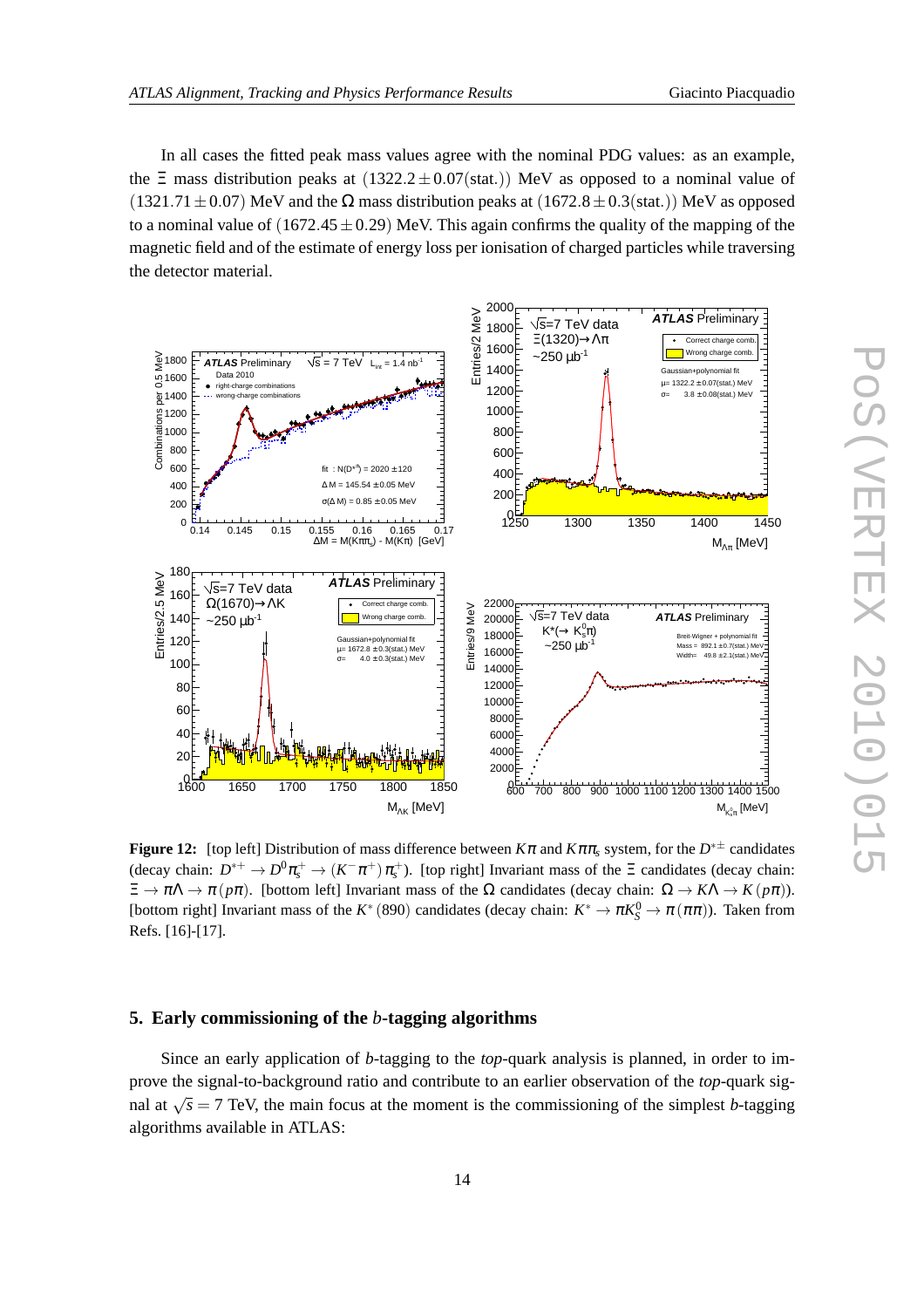- *TrackCounting*, based on counting tracks with high *signed* transverse impact parameter significance;
- *JetProb*, relying on the resolution function for prompt tracks, where the probabilities for tracks in a jet to be prompt are combined into the probability for a jet to be a light-flavour jet (containing a *u*,*d*,*s* quark or gluon);
- a secondary vertex based algorithm, which relies on the explicit reconstruction of a secondary vertex and on its *signed* decay length significance.

The first two algorithms make only use of the transverse impact parameter significance of tracks  $(S_{d_0} = d_0 / \sigma(d_0))$ . The *lifetime* sign is defined using the jet direction measured by the calorimeters: it is positive if the angle between the jet direction and the line joining the primary vertex to the point of closest approach is less than 90 degrees, while it is negative otherwise. Tracks from *b*- and *c*-hadron decays will have mostly positive lifetime signs, while prompt tracks will have randomly distributed lifetime signs.

#### **5.1 Impact parameter based methods**

The *TrackCounting* method is based on a simple cut on the three tracks with the highest impact parameter significance. A comparison of these three distributions between data and simulation is shown in Fig. 13. Apart from some differences in the core resolution, which was already pointed out in the present proceedings, 900 GeV data and Monte Carlo simulation agree fairly well over many orders of magnitude.

The *JetProb* algorithm is more sophisticated and is based on the determination of the resolution function  $R(S_{d_0})$  for prompt tracks. This can be obtained in data from tracks with negative lifetime signs, which are mainly prompt tracks, and has been parametrised with the superposition of two Gaussians and two falling exponentials. The various components of this function are shown in Fig. 14.

In order to take the slightly different core resolution in data and simulation into account, the resolution function was separately determined in data and simulation and applied respectively to data and simulation. This allows for a comparison between data and simulation which takes this difference into account, since the effect expected due to the slightly different resolution on tracks with real lifetime from *b*- or *c*-decays is small.

The light-jet probability resulting from applying the *JetProb* algorithm on data and simulations is shown in Fig. 15. A good agreement is found, except for a small discrepancy at very low light-jet probability. However, a good agreement does not necessarily imply that the *b*-tagging efficiency for tagging *b*-jets and for rejecting light and *c*-jets is reproduced correctly in the simulation, since this depends also on whether the fraction of *b*, *c* and light-jets in minimum bias events are correctly predicted in the simulation.

#### **5.2 Secondary vertex based methods**

Using as input tracks matched to a jet, the secondary vertex based *b*-tagging algorithm looks for pairs of tracks compatible with a displaced vertex. Then all two-track vertices having an invariant mass compatible with the decay of a  $K_S^0$  or of a  $\Lambda$  particle or with a photon conversion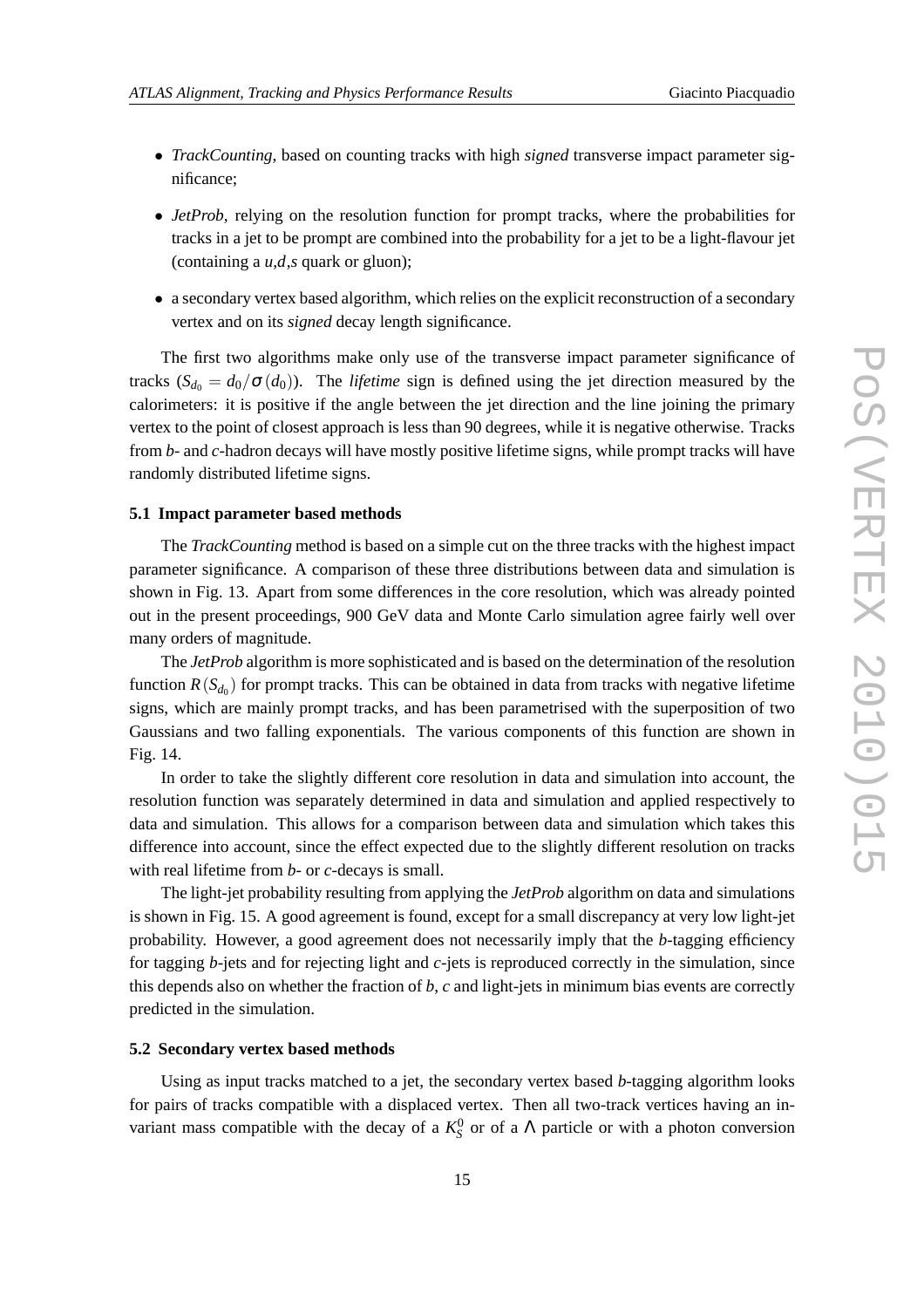

**Figure 13:** Distribution of the first (top left), second (top right) and third (bottom) highest impact parameter significance *S*<sub>*d*0</sub> for 900 GeV data (black points) and for simulation (plain histograms). Those distributions are used by the *TrackCounting* tagging algorithm. Taken from Ref. [18].

are not further considered. Two-track vertices corresponding to material interactions in the first Pixel layers are removed, as well. The remaining charged particle tracks are used to fit an inclusive secondary decay vertex, which in *b*-jets will mostly correspond to the inclusive *b*-/*c*-decay vertex.

After applying the secondary vertex *b*-tagging algorithm on minimum bias events in 7 TeV data and in simulation, the decay length significance distribution as shown in Fig. 16 is obtained. In this case, the agreement between data and simulation is not perfect: the reason for this might be the slightly different core resolution in data and simulation, which could particularly affect the fraction of mistagged light-jets.

Since the invariant mass of the charged particle tracks forming the secondary vertices is not used yet as an additional discriminator for improving the *b*-tagging performance, it is interesting to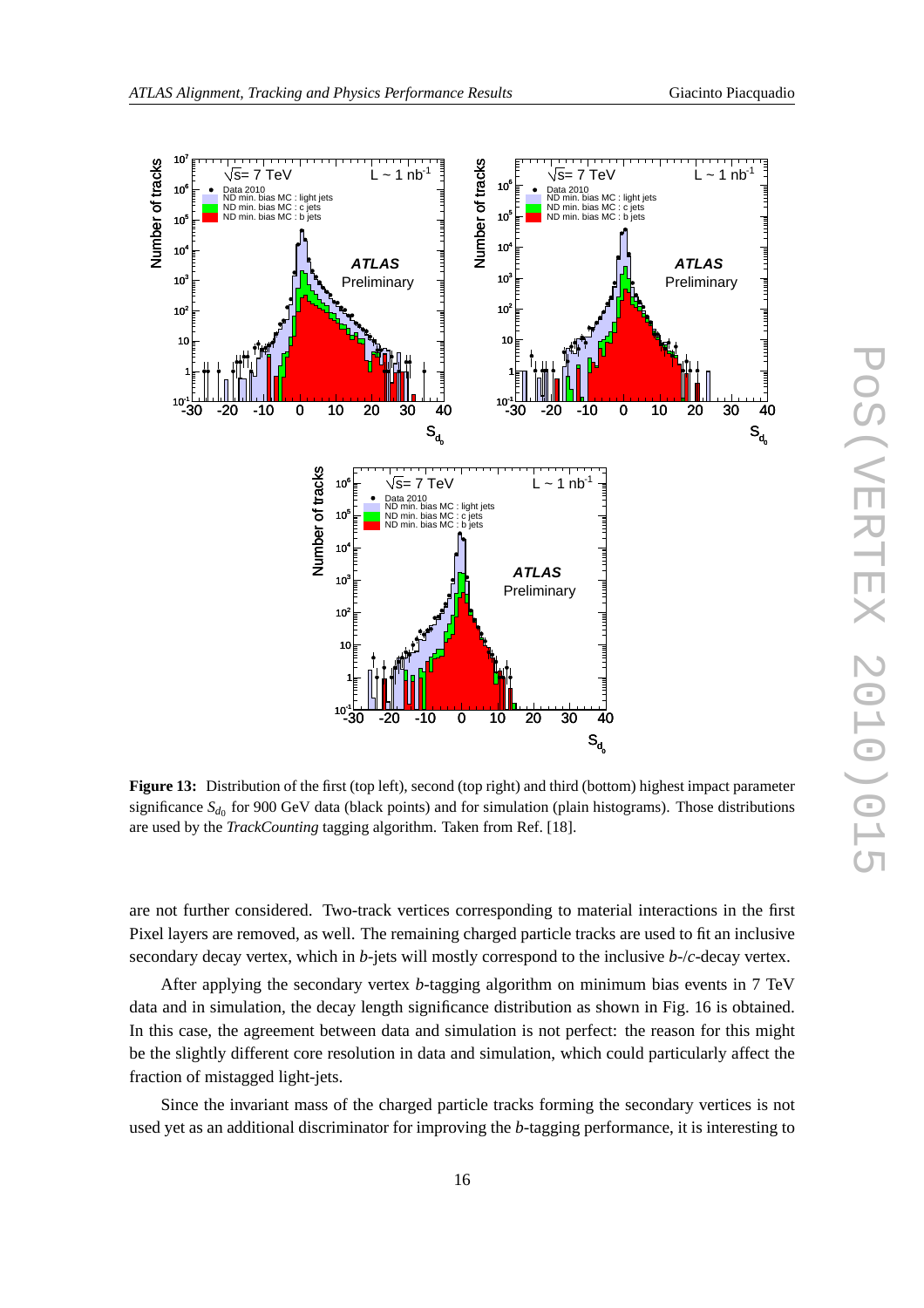

**Figure 14:** Distribution of the transverse impact parameter significance  $S_{d_0}$  of tracks for tracks with negative  $d_0$  in 7 TeV data, symmetrised around  $S_{d_0} = 0$  and fitted with the superposition of a double Gaussian and two falling exponentials. Taken from Ref. [18].

look at this distribution without and with a cut on the secondary vertex decay length significance. This is shown in Fig. 17. While the agreement in both cases is not perfect, the significant increase of the high vertex mass tail of the distribution after the cut on the decay length significance is a pretty convincing indication that real *b*-jets are indeed being selected here.

Further studies are ongoing both to determine the *b*-tagging efficiency and light-jet mistagging rates directly from data and to understand the remaining discrepancies between data and simulation.

# **6. Conclusions and outlook**

The ATLAS Inner Tracking Detector is performing extremely well. The alignment of the Inner Detector has made significant progress with the use of 900 GeV collision data, allowing for track parameter resolutions to be obtained which are not too far from nominal expectations, and the higher amount of high *p<sup>T</sup>* tracks which are already available in the currently collected 7 TeV data sample will allow to further improve the alignment precision.

The precise description of the material in the Inner Detector is crucial to correctly describe the tracking performance in data. The reconstruction of short-lived particles as  $K_S^0$  shows that the momentum scale is close to nominal, pointing both to a good description of the average amount of material and to a very good quality of the magnetic field mapping. Methods are being developed to use photon conversions to measure the radiation lengths of the material in the Inner Detector as a function of the detector radius and pseudorapidity and work is ongoing to get a handle on the systematic uncertainty connected with the photon conversion reconstruction efficiency.

First tracking performance studies in 7 TeV data show a fair agreement between data and simulation. The hit efficiency in the various layers of the Pixel and SCT detectors seems to be correctly reproduced by the simulation. A more quantitative estimation of the transverse impact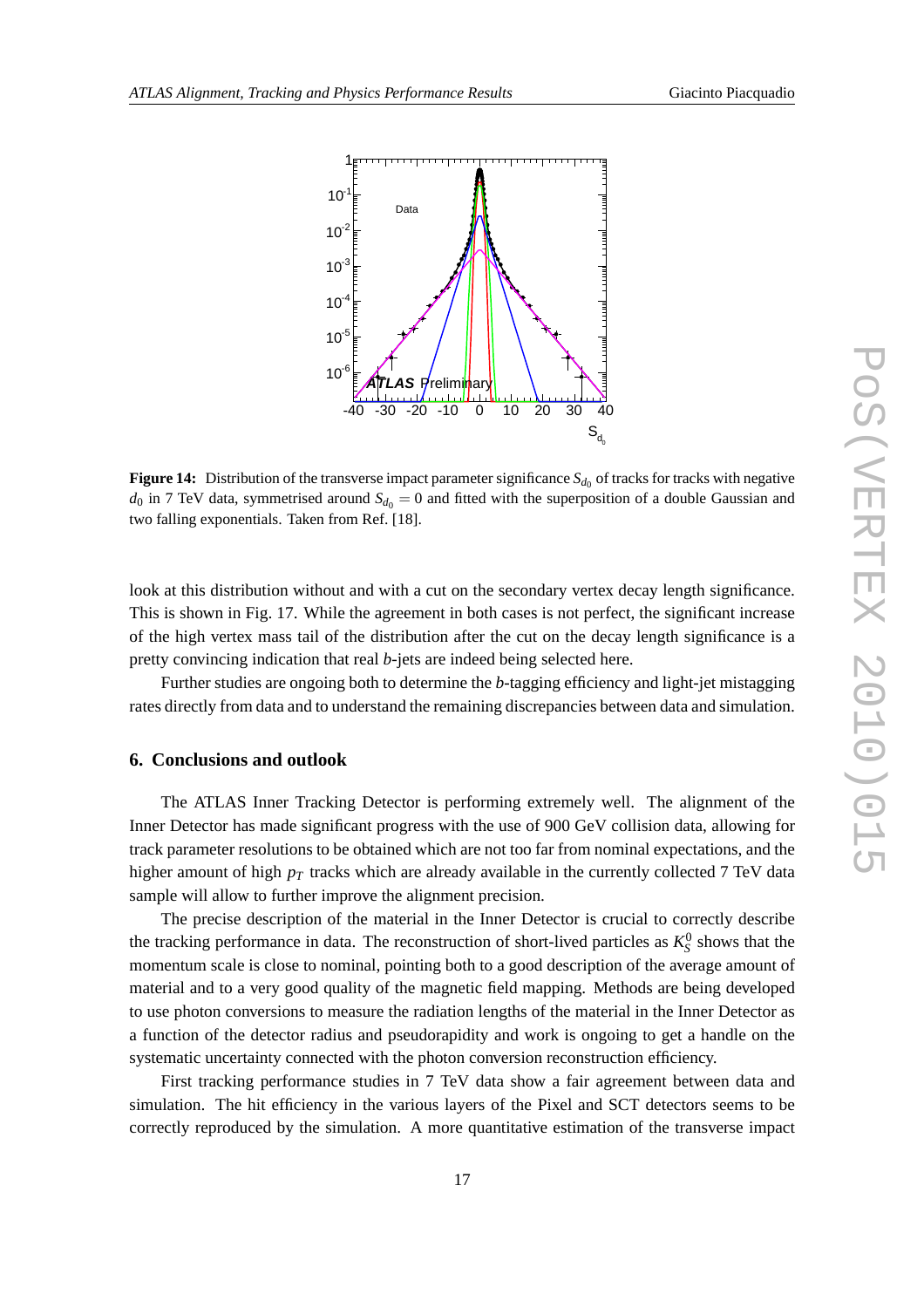

**Figure 15:** (left) Distribution of the probability *Pjet* for a jet to be compatible with a light jet, for real data (solid black points) and for simulated data (plain histograms). (right) Same distribution, but shown as the distribution of −log10(*Pjet*) for real data (solid black points) and for simulated data (plain histograms). Taken from Ref. [18].



**Figure 16:** The three-dimensional decay length significance, signed with respect to the calorimeter jet axis, for all secondary vertices reconstructed in data events (markers). The expectation from simulated events (histogram) for non-diffractive minimum bias events, normalised to the number of jets in the data, is superimposed. Taken from Ref. [19].

parameter resolution shows that the resolution in data at low  $p<sub>T</sub>$ , where the effect of multiple scattering is dominant, is within few percent from simulation, while at higher  $p<sub>T</sub>$  the additional degradation due most probably to residual misalignment turns out to be  $\approx 10 \ \mu m$  in the barrel and up to  $\approx 20 \ \mu \text{m}$  in the endcaps.

First *b*-tagging studies in 7 TeV data show that the impact parameter tails due to the presence of secondary tracks not only from *b* and *c*-decays, but also from photon conversions, short-lived particles and material interactions are described fairly well in the simulation. The comparison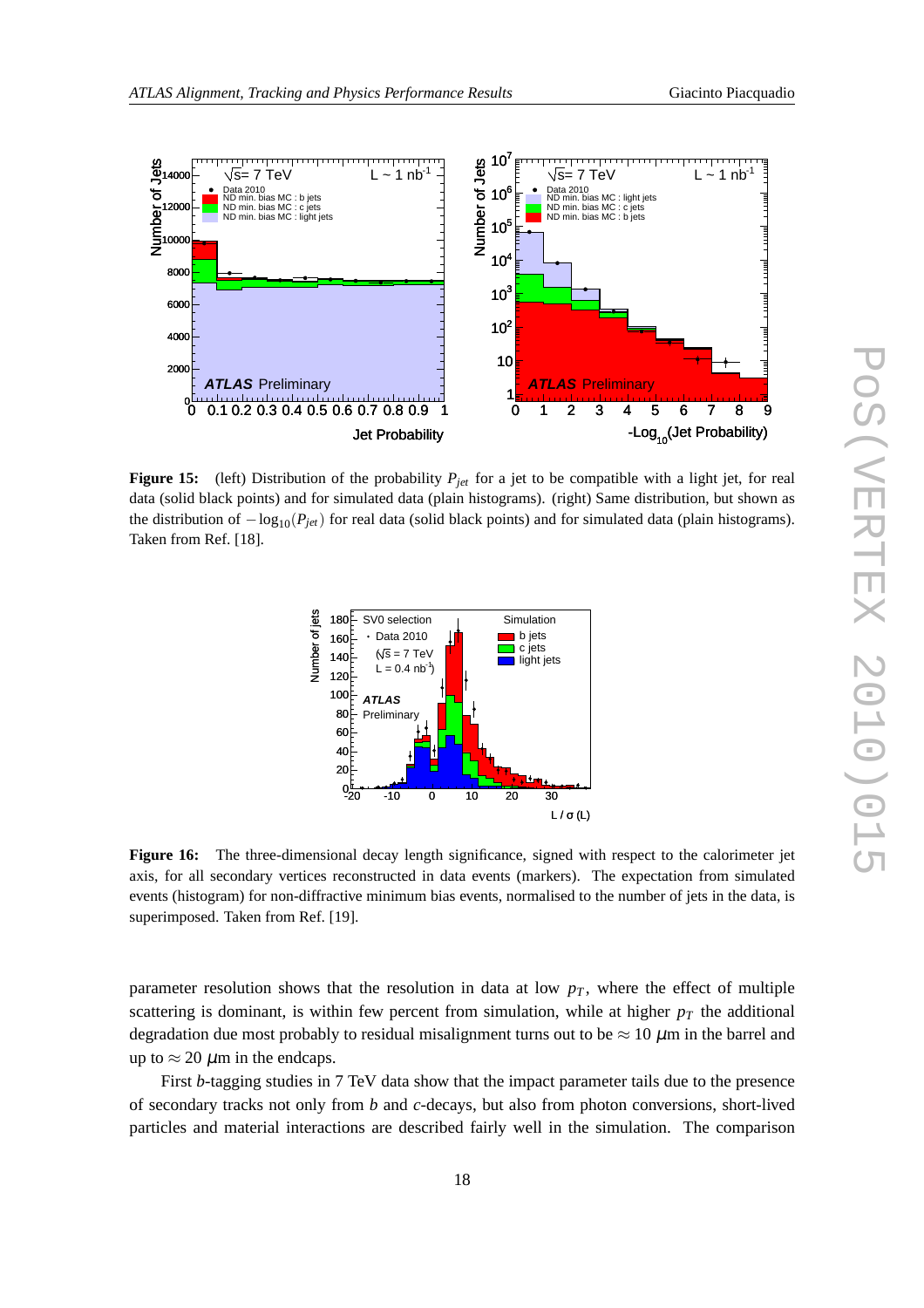

**Figure 17:** (left) The vertex mass distribution for all secondary vertices in data with positive decay length. The expectation from simulated events, normalised to the number of jets in the data, is superimposed. (right) Same distribution, but for all secondary vertices with decay length significance greater than 7.

between data and simulation for the discriminating variables of the simplest *b*-tagging algorithms available in ATLAS which are being commissioned right now looks promising, in particular for the *JetProb* algorithm. Work is ongoing to understand the origin of some discrepancies and the plan is to finish the commissioning of the simplest *b*-tagging algorithms and to measure their *b*-tagging efficiency and light-jet mistagging rates in data very soon, in order to contribute to the *top-*quark observation at  $\sqrt{s} = 7$  TeV.

## **References**

- [1] The ATLAS Collaboration, *The ATLAS Experiment at the CERN Large Hadron Collider*, 2008, JINST **3** S08003
- [2] Lyndon Evans and Philip Bryant (editors), *LHC Machine*, 2008, JINST **3** S08001
- [3] The ATLAS Collaboration, *Expected Performance of the ATLAS Experiment Detector, Trigger and Physics*, 2009, CERN-OPEN-2008-020 [hep-ph/0901.0512]
- [4] P. Bruckman, A. Hicheur, S. Haywood, *Global* χ <sup>2</sup> *approach to the alignment of the ATLAS silicon tracking detectors*, ATLAS-INDET-PUB-2005-002
- [5] Ryan, P. et al., *The ATLAS Inner Detector commissioning and calibration*, 2010 [hep-ph/1004.5293]
- [6] The ATLAS Collaboration, *Alignment performance of the ATLAS Inner Detector Tracking System in 7 TeV proton-proton collisions at the LHC*, ATLAS-CONF-2010-067
- [7] The ATLAS Collaboration, *Mapping the material in the ATLAS Inner Detector using secondary hadronic interactions in 7 TeV collisions*, ATLAS-CONF-2010-058
- [8] The ATLAS Collaboration, *Probing the response of the ATLAS electromagnetic calorimeter and material upstream with energy flow from*  $\sqrt{s} = 7$  TeV minimum bias events, ATLAS-CONF-2010-037
- [9] The ATLAS Collaboration, *Photon Conversions at*  $\sqrt{s} = 900 \text{ GeV}$  measured with the ATLAS *Detector*, ATLAS-CONF-2010-007